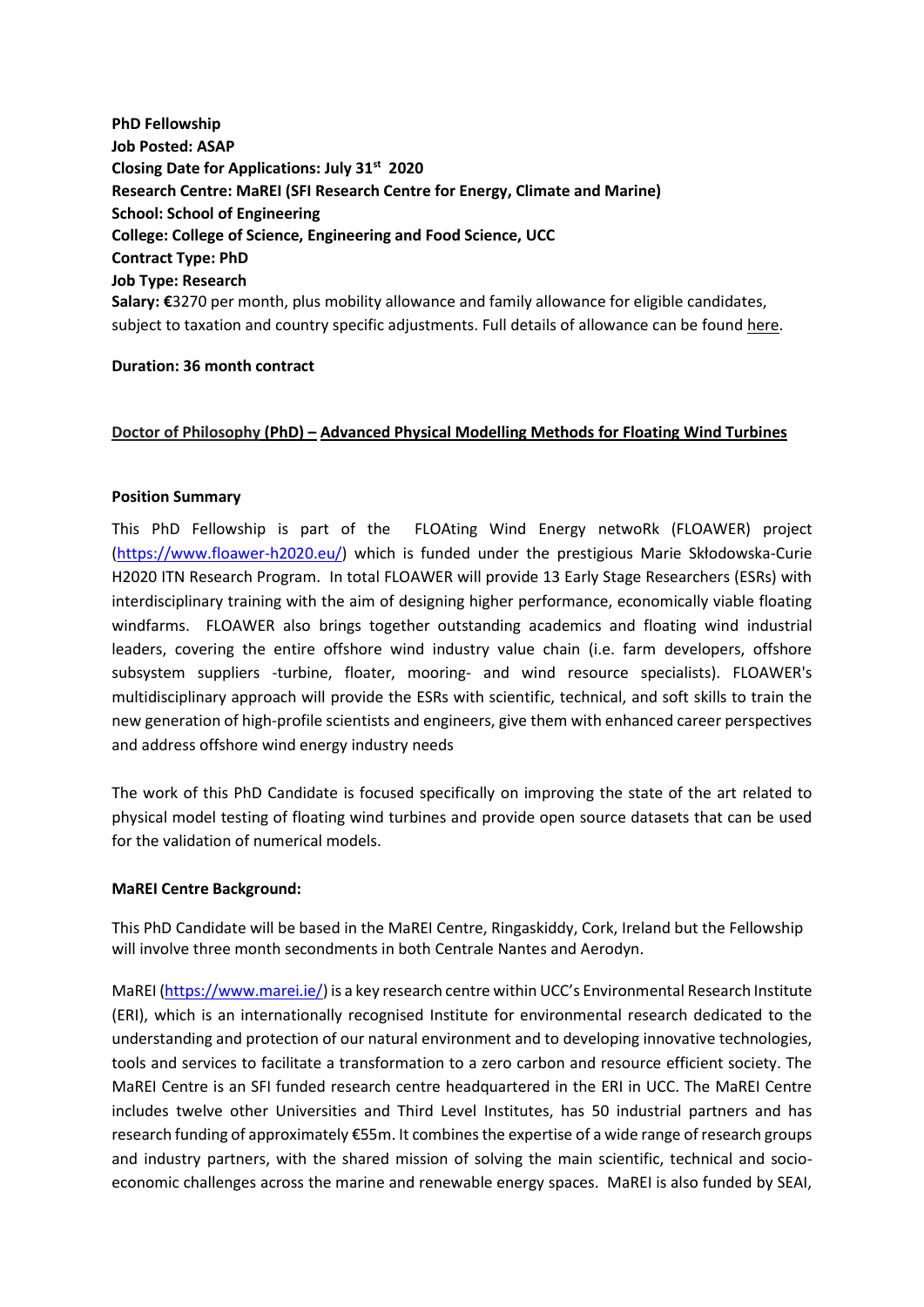EI, EPA, ERDF, EU, HEA, Marine Institute, DCCAE and IRCSET IRC, as well as through contributions from our industry partners. Researchers in the MaREI Centre have over 30 years of experience in conducting fundamental and applied research supported by competitively won national and international funding, and commercial contracts with government agencies and industry. MaREI's strengths lie in the multi-disciplinary nature of its research teams and its links with the School of Engineering in UCC, allowing it to combine insights across areas such as MRE Technologies, Materials & Structures, Mechanical and Electrical Engineering, Observations & Operations, Coastal & Marine Systems, Bioenergy, Energy Policy & Modelling, and Renewable Energy Management.

# **Description of Research topic:**

Physical testing of floating wind energy platforms is an integral part of the commercialisation process for floating wind energy platforms allowing technologies to progress to TRL4 in an environment where both cost and risk are limited. However, there is a lack of high quality open source validation data available from physical test campaigns of floating wind energy platforms which can be used by numerical modellers to validate their codes and gain confidence in the validity of physical testing. The key objective of the work of this ESR is to generate such open source validation data and to work closely with the numerical modellers and platforms designers in order to establish the skills and methodologies to enable a multidisciplinary design approach. A stepped process will be used whereby the complexity of the physical testing, and thus the complexity of the multidisciplinary design challenge and numerical validation task, will gradually increase from an elemental floating body, hydrodynamic loading on a floating wind platform, aero-hydro loading, addition of heave plates and finally consideration of survival waves and their associated slamming forces. In addition, this ESR will work and further validate the LCoE models developed in UCC during the FP7 LEANWIND project to provide a broader understanding of the challenges facing the floating wind energy industry. Specifically, the ESR will use the UCC LCoE models to assess the impact of the innovations produced in the FLOAWER project across the lifecycle of the wind farm.

The objectives can be summarised as follows:

- To advance the state of the art of physical testing of floating wind energy platforms.
- To produce high quality validation datasets for the numerical modellers.
- Hands on experience of LCoE modelling

The PhD candidate will conduct a specified programme of research aligned with the work of the FLOAWER project and the expertise of supervisors in MaREI.

## **Criteria**

- Minimum 2H1 (second class honours, grade 1) honours degree (or equivalent) in a related scientific or engineering discipline.
- An MSc. (or equivalent qualification) in related engineering or scientific discipline.
- Be in the first four years (full-time equivalent) of his/her research career, starting at the date of obtaining masters degree
- Candidate did not reside or have carried out his/her main activity (such as work or study) for more than 12 months within the last 3 years in Ireland. This excludes short stays such as holidays.
- Candidates must not have previously been awarded a doctoral degree.
- Experience at physical model testing or in the offshore wind sector in general would be desirable
- Programming/coding skills would be beneficial.